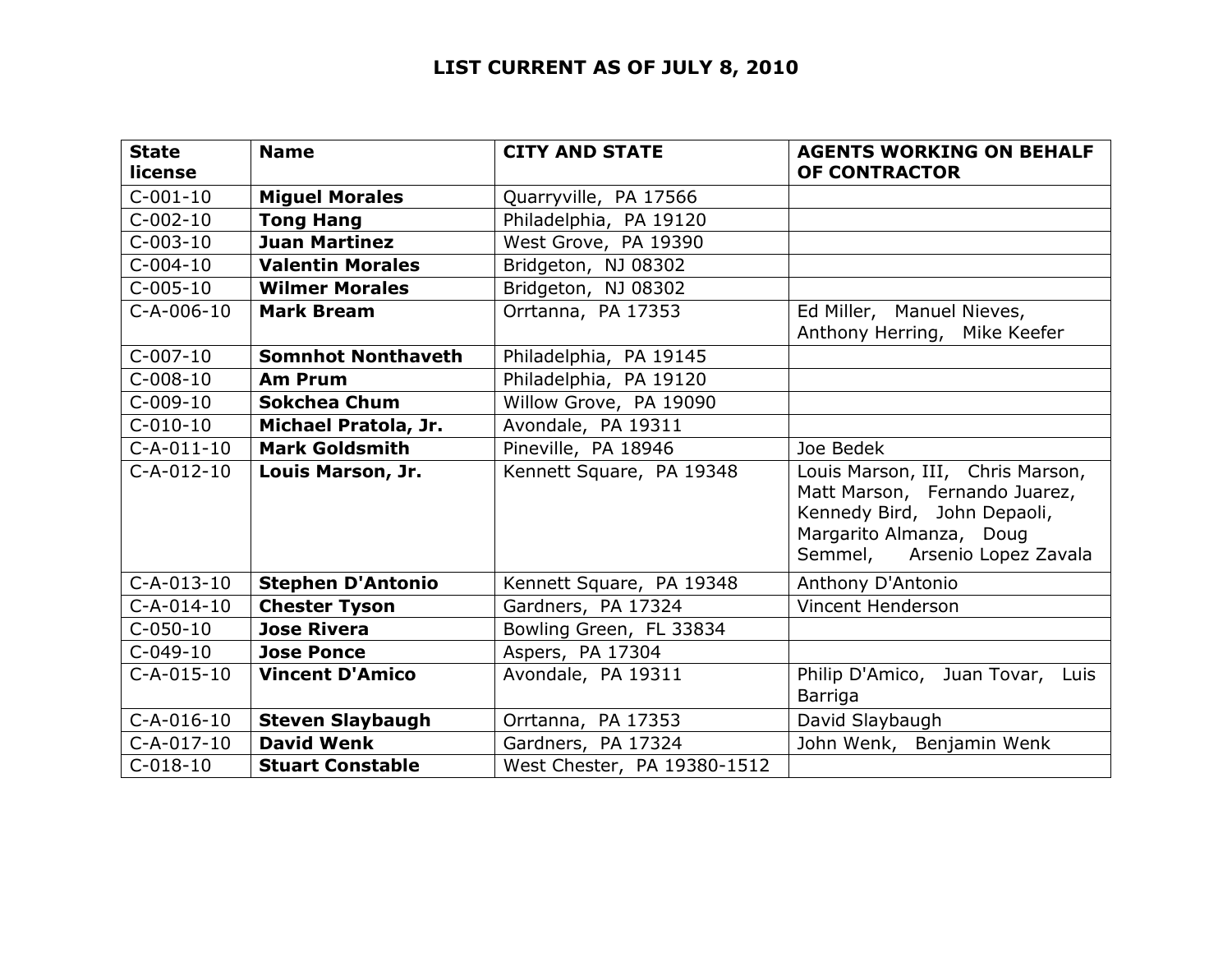## **LIST CURRENT AS OF JULY 8, 2010**

| <b>State</b><br>license | <b>Name</b>                 | <b>CITY AND STATE</b>    | <b>AGENTS WORKING ON BEHALF</b><br>OF CONTRACTOR                                                                                                                                              |
|-------------------------|-----------------------------|--------------------------|-----------------------------------------------------------------------------------------------------------------------------------------------------------------------------------------------|
| $C-019-10$              | <b>Robert Testa</b>         | Toughkenamon, PA 19374   |                                                                                                                                                                                               |
| $C-020-10$              | <b>Raymond King</b>         | Greensburg, PA 15601     |                                                                                                                                                                                               |
| $C-021-10$              | Juan Lupian                 | New Oxford, PA 17350     |                                                                                                                                                                                               |
| $C-A-022-10$            | <b>Michael Basciani</b>     | Avondale, PA 19311       | Mario J. Basciani                                                                                                                                                                             |
| $C-A-023-10$            | <b>Victor Guizzetti</b>     | Landenberg, PA 19350     | J. Trinidad Leon, Francisco Ruis,<br>Mario Reyes, Efrain Cortez-<br>Zavala                                                                                                                    |
| $C-A-024-10$            | <b>John D'Amico</b>         | Avondale, PA 19311       | John D'Amico, Louis Fidanza,<br>Eduardo Nieto, Efrain Navarreto<br><b>Torres</b>                                                                                                              |
| $C-025-10$              | <b>Bophaphoung Mark</b>     | Philadelphia, PA 19142   |                                                                                                                                                                                               |
| $C-A-026-10$            | <b>John Lott</b>            | Aspers, PA 17304         | Nelson Aspers, Robert Shockey,<br>Gilberto Santana, Robert<br>Cashman, Sergio Aguilar, Joy<br>Cline, Leslie Baust, Sheila Gantz,<br>Ed Shower, Reynaldo Lesser,<br>Nicolas Ellis, Jorge Lepiz |
| $C-027-10$              | J Carmen Vera               | Reading, PA 19605        |                                                                                                                                                                                               |
| $C-028-10$              | <b>David Santucci</b>       | Avondale, PA 19311       |                                                                                                                                                                                               |
| C-A-029-10              | <b>Richard Forte</b>        | Avondale, PA 19311       | Scott Ferroni, Mike Decker                                                                                                                                                                    |
| $C-030-10$              | <b>Darioush Soltani</b>     | Rheems, PA 17570         |                                                                                                                                                                                               |
| $C-A-031-10$            | <b>Fred Strathmeyer, Jr</b> | Dover, PA 17315          | Brian Strathmeyer                                                                                                                                                                             |
| $C-032-10$              | <b>Susan Lynn</b>           | Mt. Pleasant, PA 15666   |                                                                                                                                                                                               |
| $C-033-10$              | <b>Lewis Barnard</b>        | Kennett Square, PA 19348 |                                                                                                                                                                                               |